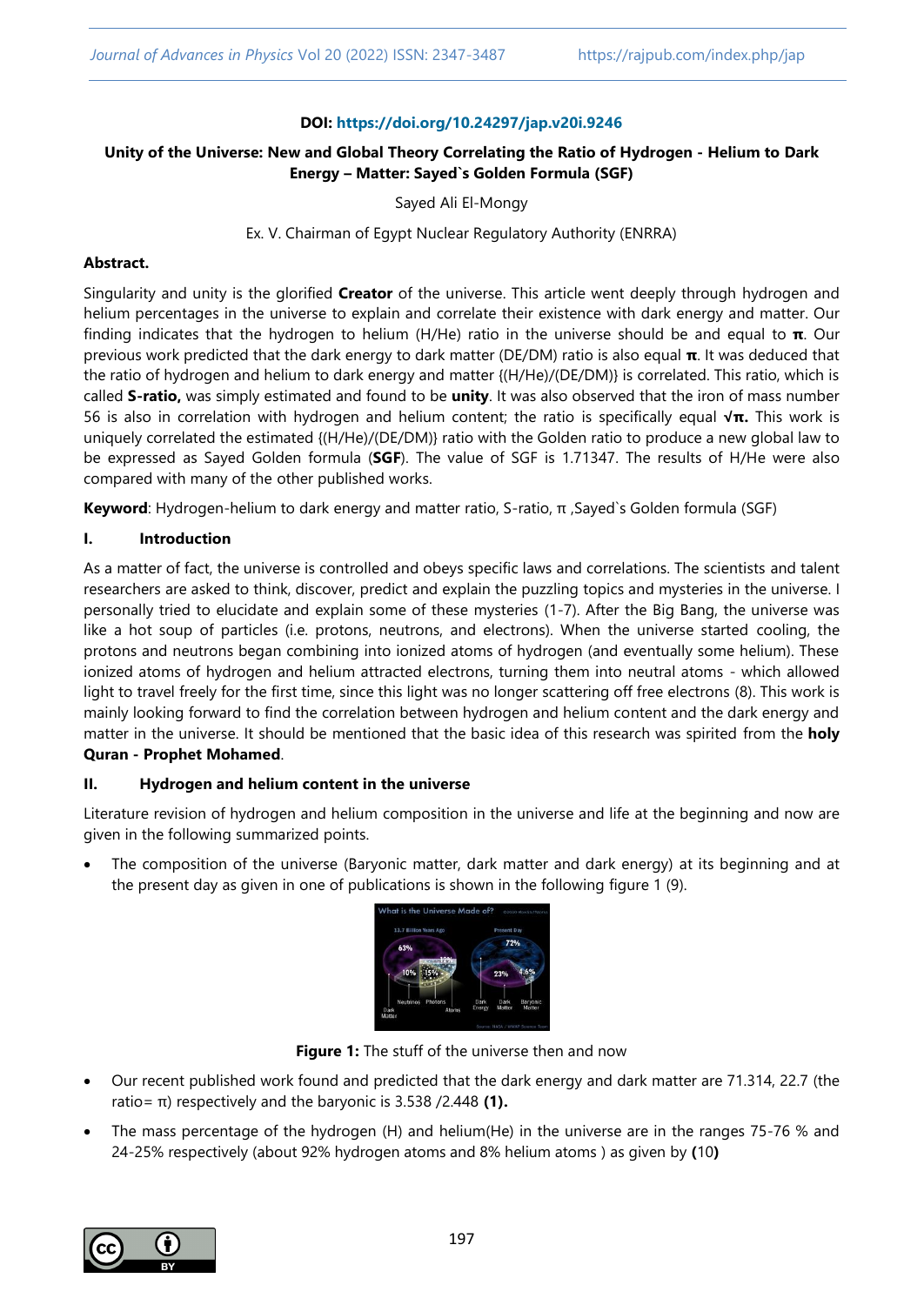- Hydrogen and helium are estimated to make up roughly 74% and 24% of all baryonic matter in the universe respectively. Despite comprising only a very small fraction of the universe, the remaining "heavy elements" can greatly influence astronomical phenomena (11).
- Approximately 73% of the mass of the visible universe is in the form of hydrogen. Helium makes up about 25% of the mass, and everything else represents only 2% (12)
- The birth of the universe article gives 74% and 25% for Hydrogen and Helium respectively (13).
- Other values were given as 73 and 25 for H and He in the Sun respectively (14)
- Hydrogen and helium are a big-bang nucleosynthesis elements of 73 and 25% in the universe (15). With expansion of the universe (1,2), this ratio was given to be 74 and 26 (15)
- The Sun, like others stars, is a ball of gas. In terms of the number of atoms, it is made of 91.0% hydrogen and 8.9% helium. By mass, the Sun is about 70.6% hydrogen and 27.4% helium (16).
- Here is the estimated abundance of elements in the Milky Way galaxy (73.9 and 24 for H and He respectively), which you can take as representative of the composition of the universe (17).



**Fig.3:** Percentage of the hydrogen and Helium in the universe

- The value 75% and 25% was given for hydrogen and helium in the universe respectively (18).
- The levels of H , He and heavy elements in the Sun are 74 , 25 and less than 1% respectively (19)



**Fig..4 :** Composition of hydrogen helium and heavier elements in the Sun

 The origin, the way of syntheses and presence of the elements in the solar system can be summarized and given in the following periodic table (17**)**

| The Origin of the Solar System Elements |          |   |                      |           |                       |    |                         |                        |    |           |                    |  |       |    |                      |    |                                    |
|-----------------------------------------|----------|---|----------------------|-----------|-----------------------|----|-------------------------|------------------------|----|-----------|--------------------|--|-------|----|----------------------|----|------------------------------------|
| w                                       |          |   | big bang fusion      |           |                       |    |                         | cosmic ray fission     |    |           |                    |  |       |    | <b>Sider</b>         |    |                                    |
| u                                       | Be       |   |                      |           | merging neutron stars |    | exploding massive stars |                        |    |           |                    |  |       |    |                      |    | No                                 |
| No.                                     |          |   | dving low mass stars |           |                       |    |                         | exploding white dwarfs |    |           |                    |  |       |    |                      |    |                                    |
|                                         |          |   |                      |           |                       | Mo | Fo                      |                        |    |           |                    |  | Co.   | As | $\tilde{\mathbf{p}}$ |    | ×                                  |
| <b>REA</b>                              | i.       | Ÿ | $\overline{z}$       | <b>Nb</b> | Mo                    | To | Ru.                     |                        | Pd | <b>An</b> | c.                 |  | State |    | Ťe                   |    |                                    |
| ÷                                       | 56<br>Ba |   | $-14$                |           |                       |    |                         |                        |    |           | <b>An</b><br>felo. |  |       |    | 84                   | 86 |                                    |
| m<br>m.                                 | 88<br>Ra |   |                      |           |                       |    |                         |                        |    |           |                    |  |       |    |                      |    |                                    |
|                                         |          |   |                      | $\infty$  |                       |    |                         | 61 62 63 64            |    |           |                    |  |       |    |                      |    |                                    |
|                                         |          |   | 89                   |           |                       |    |                         |                        |    |           |                    |  |       |    |                      |    | <b>Astronomical Image Credits:</b> |
| Graphic created by Jennifer Johnson     |          |   |                      |           |                       |    |                         |                        |    |           |                    |  |       |    | ESA/NASA/AASNova     |    |                                    |

**Fig.5** : The origin of the solar system elements

 The hydrogen and helium ratio in the stars (e.g. the Sun) is given as 74.9% and 23.8% (in the photosphere) respectively (20).

## **III. Prediction of the Hydrogen/helium Ratio and Sayed`s Golden Formula (SGF):**

The predicted ratio of hydrogen to helium in the universe can be expressed as in the following equation:

#### **(H / He) = π (1)**

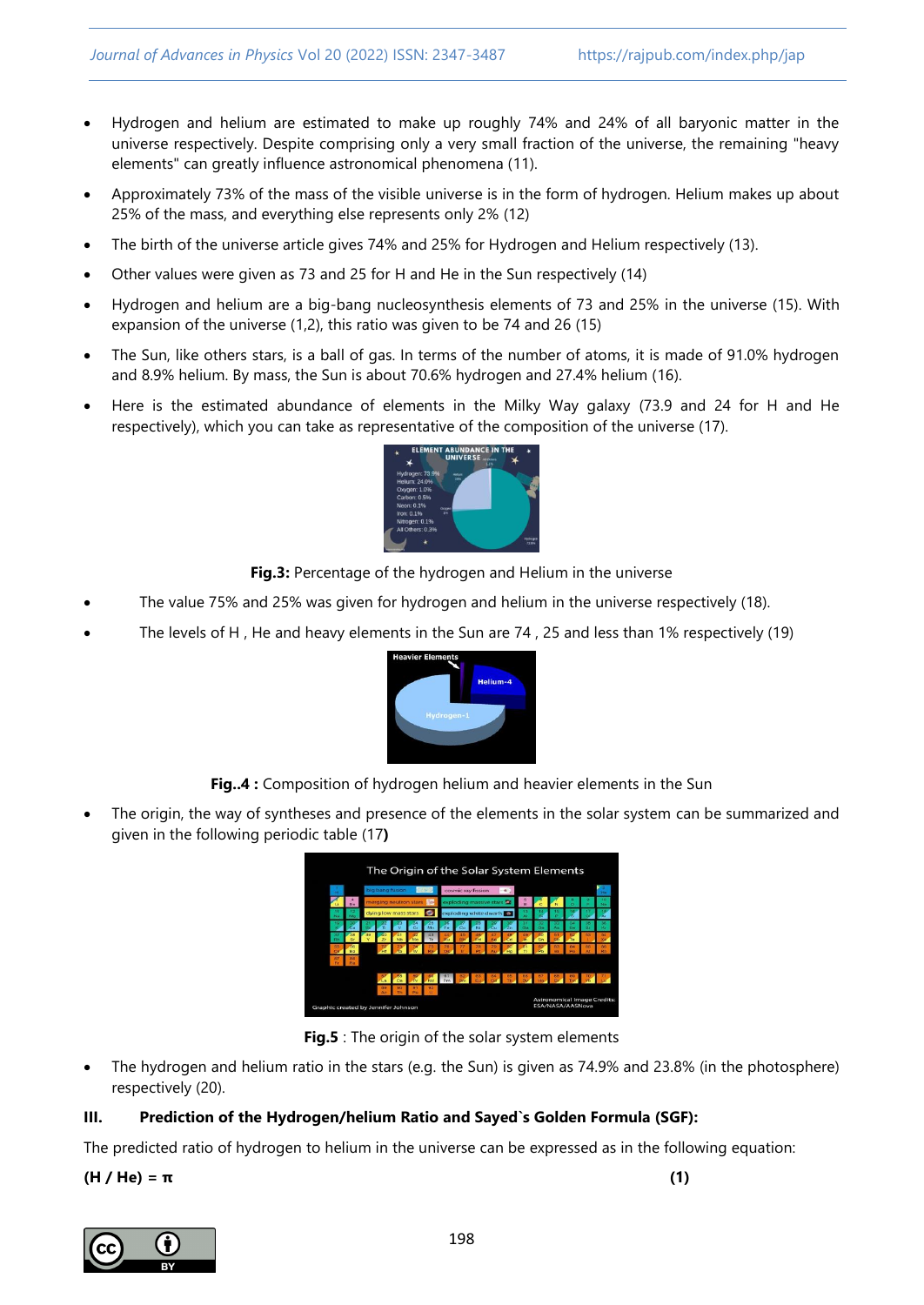Where, H and He are the predicted hydrogen helium percentage respectively. As gravity pulled the hydrogen and helium together the earliest stars formed. Fusion inside stars would convert hydrogen (H) to more helium (He), then to carbon (C), and depending on the size of the star, the process might continue up to iron (Fe), but nothing heavier could fuse in a star and still release energy (11,13,20,21). The <sup>56</sup>Fe nucleus is the most stable nucleus known. The metal with respect to hydrogen is known as metallicity (14).

The ratio of % hydrogen and % helium divided by the mass number (56) of iron (Fe) **(11)** can be expressed as follow

## **(%H/56) =1.346392857 (2)**

## **(%He/56) = 0.428571428 (3)**

The summation of (%H/56) and (%He/56) is expressed and found to be **√π** as shown by equation 4;

# **(%H/56) + (%He/56) = √π (4)**

## Where**,** the value of **√π equal 1.772453.**

Based on our previous work; Sayed DE/DM ratio (**1**), the dark energy to dark matter ratio was predicted and found to be a function in **π**:

Dividing equation 1 by 5, the ratio of hydrogen-helium to dark energy- matter is given by the following expression;

# **{(H/He) / (DE/DM) } = S-Ratio (6)**

This equation number 6, known as Sayed`s ratio (S-ratio), shows the correlation between the ratio of baryonic hydrogen and helium to non-observed dark energy and dark matter.

It was also found that the ratio given in equation 6 is also correlated with the summation given in equation 4 and the Golden ratio (22). This unique and global correlation can be expressed as follows

# $(1 + \sqrt{\pi}) 1.618033$ ) = SGF (7)

This symbol **SGF** is called Sayed`s Golden Formula and its value equals **(1.7134717).** This law combines the **hydrogen-helium, dark energy-matter and the golden ratio** together. The terms in equation 7 are defined as follow:

**1= (H/He)/(DE/DM)** , represents the ratio of hydrogen-helium to the dark energy - dark matter.

**√π =(H/56)+(He/56**) represents the summation of hydrogen and helium percentage divided by 56 of Fe.

1.618033 is the Golden ratio of L. Fibonacci (the denominator in our equation 7). The equation 7 can be rewritten as:

# **SGF = {2(1+√π)/(1+√5)} (8)**

The ratio (SGF) is similar to (frequency w/2π= 1.71347 GHz) given in reference (23). Is there a relation?

# **IV. Results and discussion**

Comparison of the published work dealing with hydrogen and helium content/percentage in the universe and solar system with the dark energy and matter is given in table 1

|  |  |  |  |  | Table 1: The summary of hydrogen and helium in the universe in correlation with dark energy-matter |  |  |
|--|--|--|--|--|----------------------------------------------------------------------------------------------------|--|--|
|  |  |  |  |  |                                                                                                    |  |  |

| Item       | <b>NASA</b> | Swine | Ethan | Milky | Stardat18 | Wikepedi20 | Ref | This work                |
|------------|-------------|-------|-------|-------|-----------|------------|-----|--------------------------|
|            | 16          | 14    | 10    | 17    |           |            | 15  | Sayed`s<br><b>Theory</b> |
| % Hydrogen | 70.6        | 73    | 75-76 | 73.9  | 75        | 74.9       | 73  | 75.2911                  |

# $(DE/DM) = \pi$  (5)

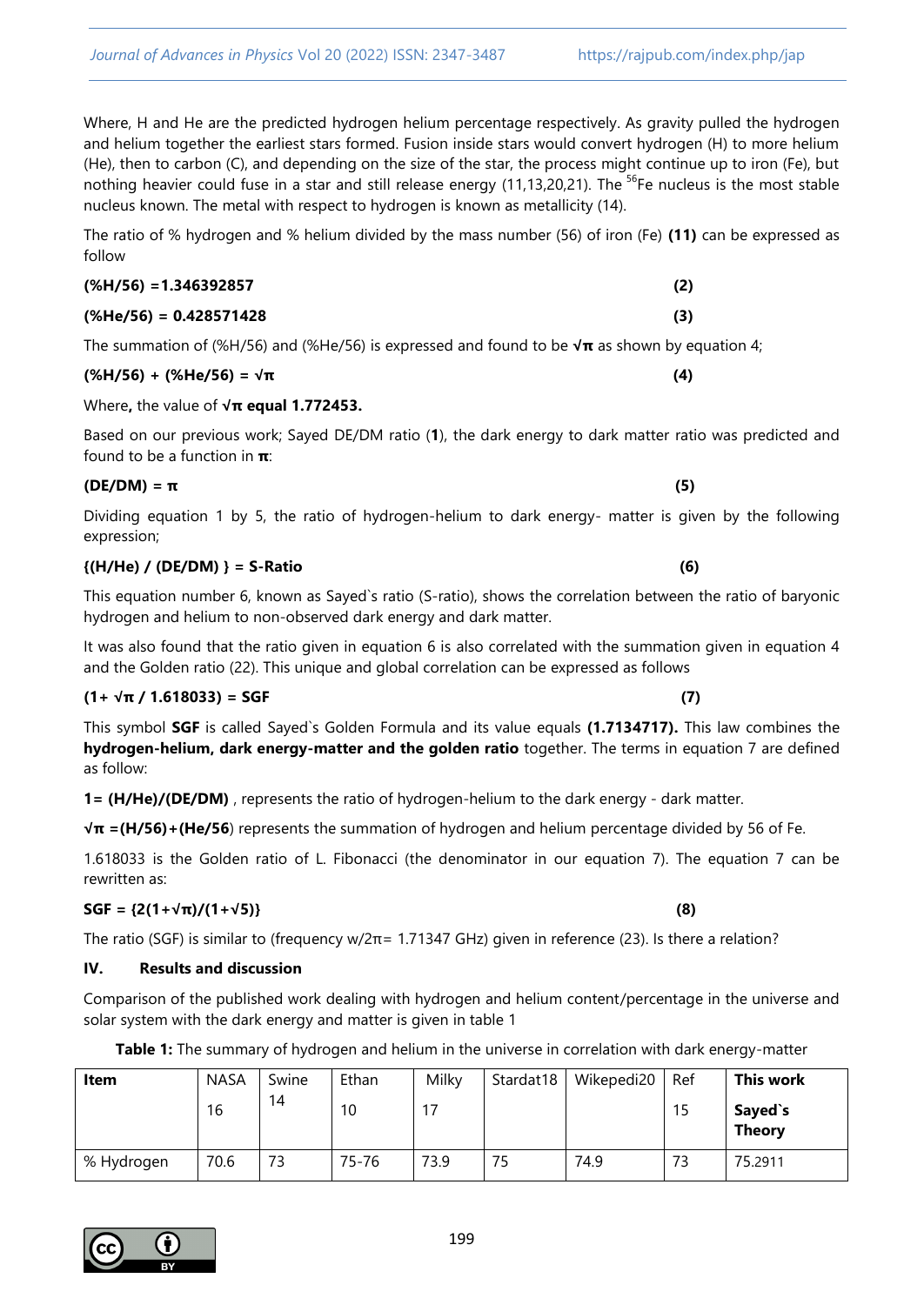| % Helium      | 27.4      | 25   | $24 - 25$         | 24      | 25   | 23.8     | 23     | 23.9659014                              |
|---------------|-----------|------|-------------------|---------|------|----------|--------|-----------------------------------------|
| (H/He) ratio  | 2.5766    | 2.92 | $3.125 -$<br>3.04 | 3.07916 | 3.00 | 3.147058 | 3.1739 | $\pi$ (3.14159)                         |
| $(DE/DM)$ (1) |           |      |                   |         |      |          |        | $\cdot$ $\pi$                           |
| (H/He)/(DE/DM | $- - - -$ |      |                   | ---     | ---  |          |        |                                         |
| <b>SGF</b>    |           |      |                   |         |      |          |        | $(1+\sqrt{\pi})/1.618$<br>$= 1.7134759$ |

The values 3.1470588 given by (Ref. 20) and 3.125 of **(**Ref**.**10**)** are the most close to our predicted value π (3.14159) with difference of 0.1737 % and 0.5308 % respectively**.** Based on this table 1, it can be uniquely concluded that the hydrogen to helium ratio is correlated with the dark energy and matter ratio (S-ratio) in the universe and equal **unity.**

Comparison of hydrogen and helium ratio with iron ( $56$ Fe of 26 proton and 30 neutron) which is of cosmological (meteoric) origin as stated in the Holy **Quran** 1443 years ago (21) is given in the table 2.

| Ref.<br>Item       | <b>NASA</b> | <b>SWINE</b> | Ethan             | Milky    | Stardate | Wikeped  | Ref.     | <b>This</b>   |  |  |
|--------------------|-------------|--------------|-------------------|----------|----------|----------|----------|---------------|--|--|
|                    | 16          | 14           | 10                | 17       | 18       | 20       | 15       | work          |  |  |
| Iron Mass No.      | 56 (11)     |              |                   |          |          |          |          |               |  |  |
| (H/56)             | 1.250714    | 1.30357      | 1.339285          | 1.319642 | 1.339285 | 1.3375   | 1.303571 | 1.3444839     |  |  |
|                    |             |              | 1.357142          |          |          |          |          |               |  |  |
| (He/56)            | 0.489285    | 0.446428     | 0.42857           | 0.428571 | 0.446428 | 0.425    | 0.410714 | 0.4279625     |  |  |
|                    |             |              | 0.446428          |          |          |          |          |               |  |  |
| $(H/56) + (He/56)$ | 1.449999    | 1.749998     | 1.7678557         | 1.748214 | 1.785713 | 1.7625   | 1,714285 | √π            |  |  |
|                    |             |              | 1.8035708         |          |          |          |          | 1.7724538     |  |  |
|                    |             |              |                   |          |          |          |          | 1.7724464     |  |  |
| (H/56)/(He/56)     | 2.5766      | 2.92         | $3.125 -$<br>3.04 | 3.07916  | 3.00     | 3.147058 | 3.201761 | $\cdot$ $\pi$ |  |  |

**Table 2**: Results of hydrogen-helium to <sup>56</sup>Fe compared with the other published (calculated) values

Recently, the first "atoms" in the universe were not atoms at all—they were just nuclei that had not found electrons yet. The new compound of helium and hydrogen was called helium hydride or helonium (HeH<sup>+</sup>), the very first molecule (of any sustained abundance) in the universe. This was detected by SOFIA telescope of NASA (24). Keep in mind that I'm talking about space and time in our universe. Perhaps something unknown to us existed, and from that unknownness, our universe sprouted (25).

# **V. Conclusion**

The universe is a unique and all its laws are correlated. This work predicted and calculated the hydrogen to helium ratio in the universe to be **π** (3.14159). Based on our previous work, the dark energy to dark matter ratio is also equal **π**. By correlating these results; it gives the conclusion that the ratio of hydrogen to helium and dark energy to dark matter in the universe is equal **unity**. This ratio (H/He)/(DE/DM) is called Sayed ratio symbolized as **S-ratio** It was observed that the iron of mass number 56 is in correlation with hydrogen and helium content; their divided summation is specifically equal **√π.** A new and global law correlating the S-Ratio with hydrogen-helium-iron and the Golden ratio was perfectly deduced and called Sayed`s Golden Formula (**SGF)**.

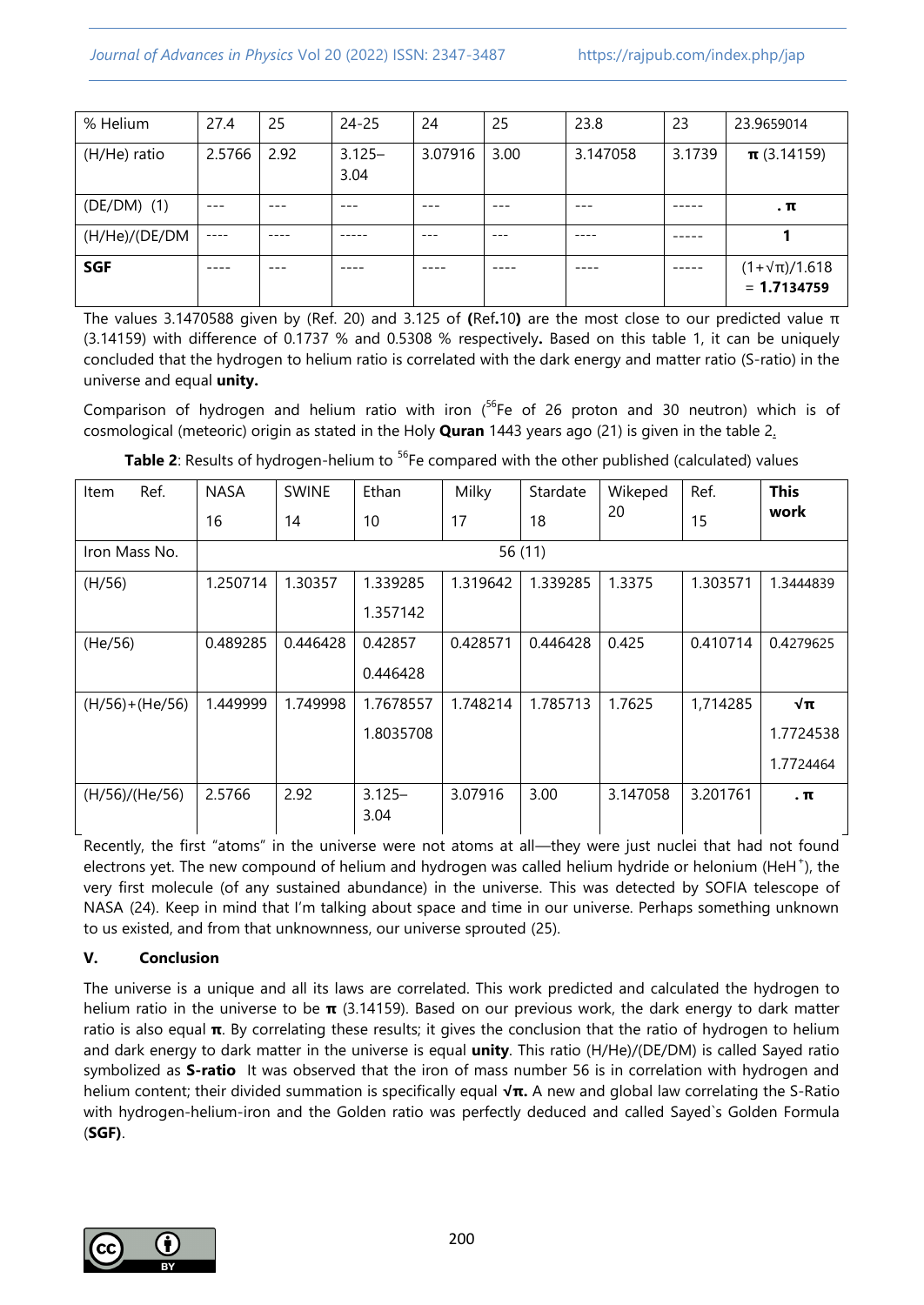#### **Acknowledgment**

*Great Creator - Allah, I need your support, power, protection, consolidation and endless sciences.*

#### **Conflict of interest**

There is no any conflict of interest concerning this article.

#### **References**

- 1. Sayed Ali El-Mongy, (2022) "Creator of the Universe Adjusted the Dark Energy/Dark Matter Ratio and Baryons to be Function In π and eπ: Predicted and Deciphered by Sayed's Theorem‖, *Journal of Advances in Physics*  Vol2O ISSN: 2347-3487, DOI: https://doi.org/10.24297/jap.v20i.9223
- 2. Sayed A. El-Mongy, (2021), "Revolutionary Approach for Fusion of the Classic, Relativity and Quantum field Theories: Sayed's Acceleration Equation and Probable Violation of E=mc2 ", Journal of Advances in Physics, Vol 19. DOI:<https://doi.org/10.24297/jap.v19i.9048>
- 3. Sayed A. El-Mongy, (2020), "Hawking Radiation is Nothing: Developed Correlation of Entropy with Black Hole Area‖, *Journal of Advances in Physics* Vol 18. DOI:https://doi.org/10.24297/jap.v18i.8905
- 4. Sayed Ali El-Mongy, (2020), "New Theorem and Formula for Circle Arc Length Calculations with Trigonometric Approach Application in Astrophysics‖, Journal of Advances in Physics Vol 17 DOI: https://doi.org/10.24297/jap.v18i.8914
- 5. Sayed A. El-Mongy, (2021), "Proposed Innovative Correlations for some Nuclear and Radiological Fields using Theorem of S. El-Mongy", Journal of Advances in Physics Vol 19 DOI: https://doi.org/10.24297/jap.v19i.8946.
- 6. Sayed A. El-mongy, (2022), "Innovative Theoretical Correlation of eπ with Mass, Number of Atoms and Enrichment Percentage (%E) Using Sayed's Enrichment Formula‖, *Journal of Advances in Physics* Vol 20 DOI: https://doi.org/10.24297/jap.v20i.9180
- 7. Sayed A. El-Mongy, 2022 "Novel Arithmetic Equations for Mass Energy Equivalence, Newton's Rings Radius, Wavelength and Speed of Light, Fine Structure Constant and Ideal Gas Law Correlated with eπ Based on Sayed's Theorem", Journal of Advances in Physics Vol 20 https://doi.org/10.24297/jap.v20i.9214.
- 8. James Webb Space Telescope: [https://webb.nasa.gov/content/science/firstLight.html\)](https://webb.nasa.gov/content/science/firstLight.html).
- 9. William Harris, 2010 "What is the universe made of ? ". Howstuffworks, [\(https://science.howstuffworks.com/universe-made-of.htm](https://science.howstuffworks.com/universe-made-of.htm)
- 10. [Ethan Siegel,](https://medium.com/@startswithabang?source=post_page-----58648b7d27aa--------------------------------) 2014. "Why did the Universe start off with Hydrogen, Helium, and not much else? ", medium. [www.medium.com/](http://www.medium.com/)starts-with-a-bang/ )
- 11. [https://en.wikipedia.org/wiki/Abundance\\_of\\_the\\_chemical\\_elements#,](https://en.wikipedia.org/wiki/Abundance_of_the_chemical_elements) Updated 2022.
- 12. Origin of the Elements, 2018, "Science- A Guide to the Nuclear Science Wall Chart Contemporary Physics Education Project (CPEP) [:https://www2.lbl.gov/abc/wallchart/chapters/10/0.html.](https://www2.lbl.gov/abc/wallchart/chapters/10/0.html)
- 13. The birth of the universe, https://louisville.edu/planetarium/research/implementation/visualizationscripts/high-school/hs-module-1
- 14. https://astronomy.swin.edu.au/cosmos/C/Chemical+Composition
- 15. http://hyperphysics.phy-astr.gsu.edu/hbase/Astro/hydhel.html
- 16. .NASA,2018: https://mobile.arc.nasa.gov/public/iexplore/missions/pages/solarsystem/sun.html
- 17. [Anne Helmenstine](https://sciencenotes.org/author/azareal/), 2021, "What Is the Most Abundant Element in the Universe?", Science Notes. [https://sciencenotes.org/what-is-the-most-abundant-element-in-the-universe](https://sciencenotes.org/what-is-the-most-abundant-element-in-the-universe/)**/**
- 18. University of Texas McDonald Observatory 2022: [https://stardate.org/astro-guide/hydrogen-and-helium,](https://stardate.org/astro-guide/hydrogen-and-helium)
- 19. [https://www.universeadventure.org/big\\_bang/elemen-composition.htm,](https://www.universeadventure.org/big_bang/elemen-composition.htm) 2005**.**